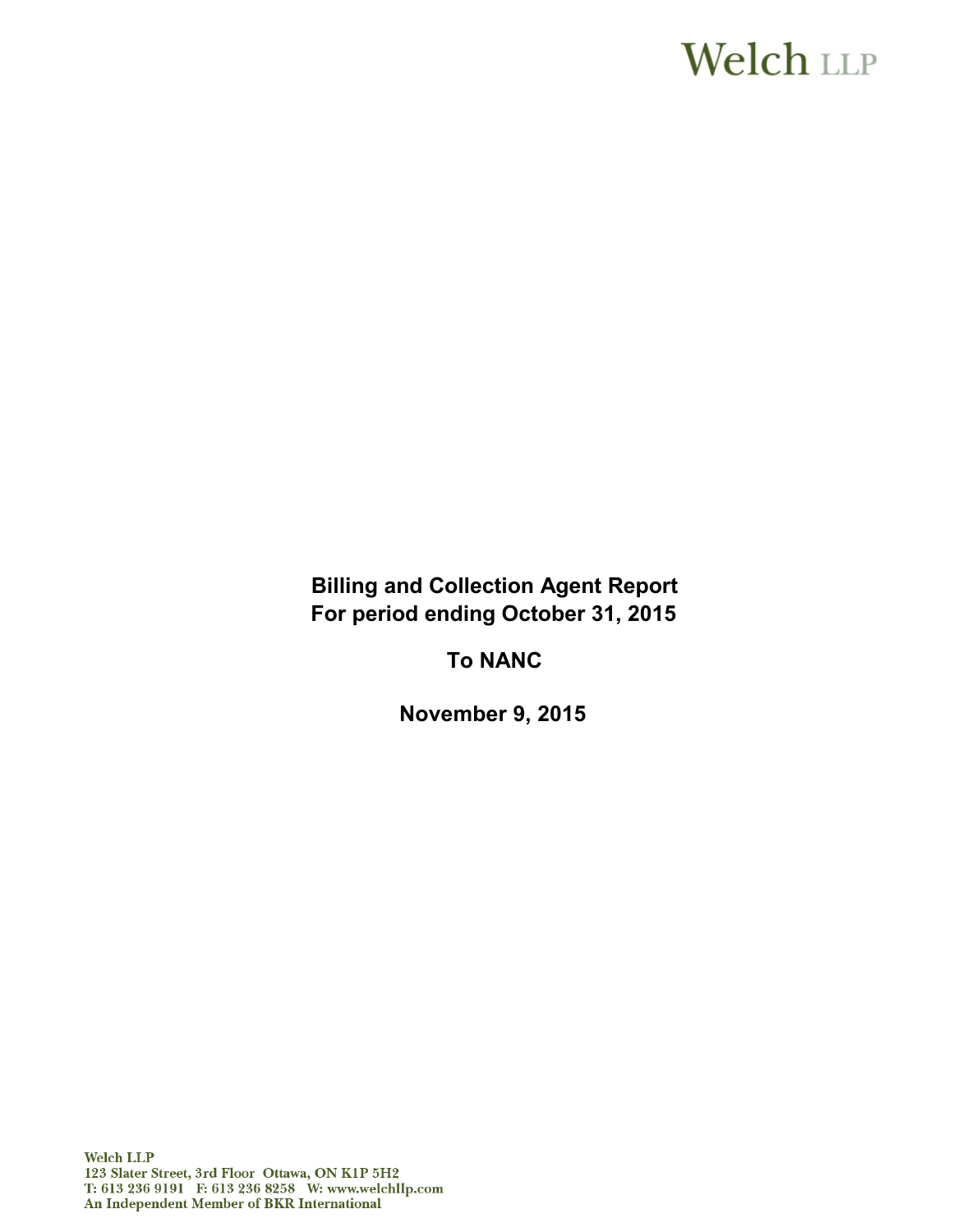### **NANPA FUND STATEMENT OF FINANCIAL POSITION October 31, 2015**

| <b>Assets</b>                                                                                                                                                                            |                                                |                    |         |           |
|------------------------------------------------------------------------------------------------------------------------------------------------------------------------------------------|------------------------------------------------|--------------------|---------|-----------|
| Cash Balance in bank account                                                                                                                                                             |                                                |                    | \$      | 4,465,806 |
| Receivable from US Carriers<br>Receivable from Canada<br>Receivable from Caribbean countries<br>Receivables forwarded to Treasury for collection<br>Allowance for uncollectible accounts | 195,434<br>8,930<br>505<br>69,318<br>(145,000) |                    | 129,187 |           |
|                                                                                                                                                                                          |                                                |                    |         |           |
| <b>Total assets</b>                                                                                                                                                                      |                                                |                    |         | 4,594,993 |
| <b>Less:</b> Accrued liabilities (see below for makeup)                                                                                                                                  |                                                |                    |         | (530,005) |
| <b>Fund balance</b>                                                                                                                                                                      |                                                |                    | S       | 4,064,988 |
| <b>Makeup of Accrued Liabilities</b>                                                                                                                                                     |                                                |                    |         |           |
| <b>Welch LLP</b>                                                                                                                                                                         |                                                | 28,336             |         |           |
| EY Audit                                                                                                                                                                                 |                                                | 45,200             |         |           |
| <b>NEUSTAR Pooling 1K Block</b><br><b>NEUSTAR NANP Administration</b>                                                                                                                    |                                                | 268,620<br>182,999 |         |           |
| Data Collection Agent - USAC                                                                                                                                                             |                                                | 4,850              |         |           |
|                                                                                                                                                                                          | \$                                             | 530,005            |         |           |

**\*\*\*\*\*\*\*\*\*\*\*\*\*\*\*\*\*\*\*\*\*\*\*\*\*\*\*\*\*\*\*\*\*\*\*\*\*\*\*\*\*\*\*\*\*\*\*\*\*\*\*\*\*\*\*\*\*\*\*\*\*\*\*\*\*\*\*\*\*\*\*\*\*\*\*\*\***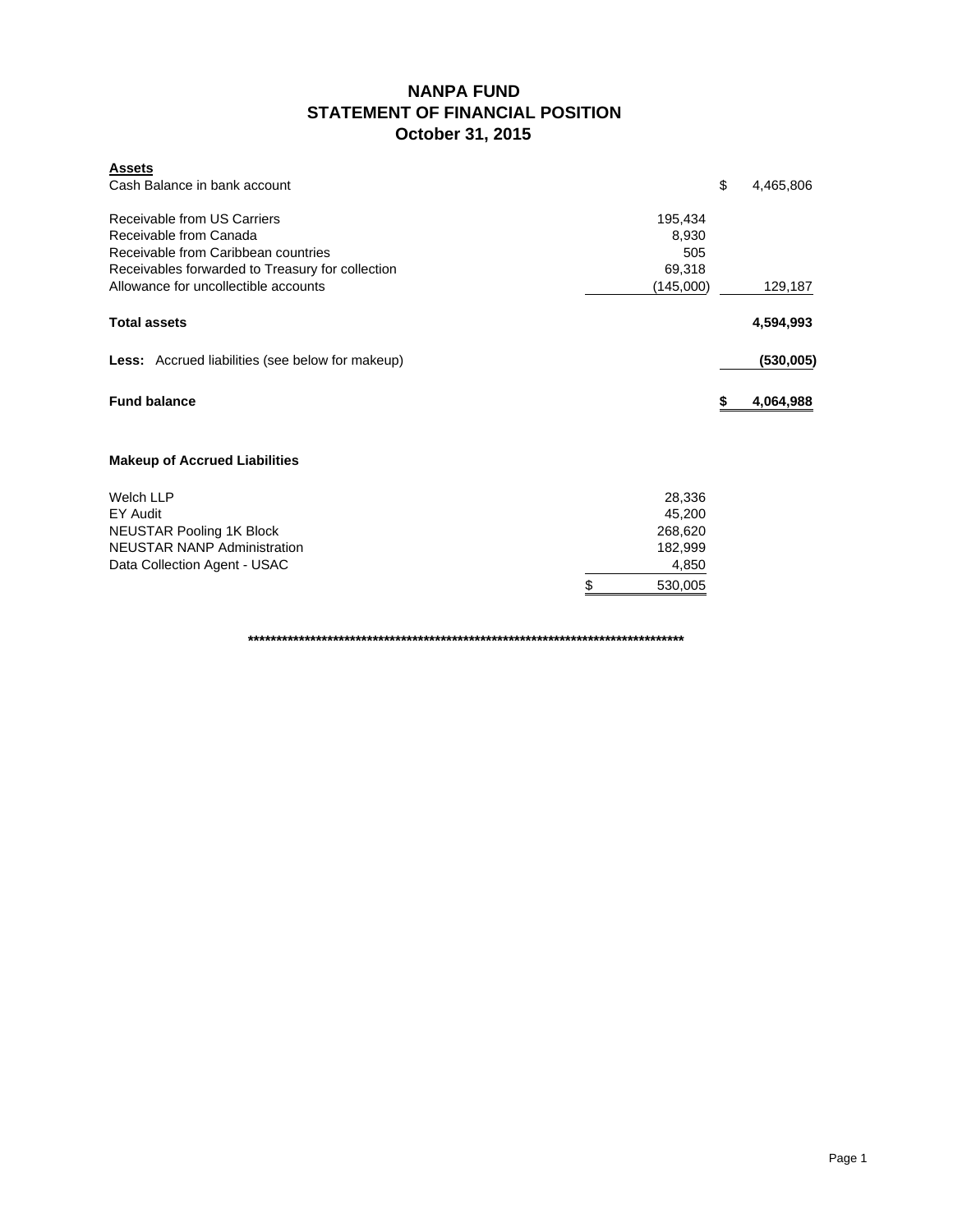#### **NANPA FUND FORECASTED STATEMENT OF CHANGES IN FUND BALANCE JULY 2015 TO SEPTEMBER 2016**

|                                          |            |                        |                        | <b>Budget</b>                     |                        |                        |                        |                           |                        |                           |                        |                        |                      |                      |                     | <b>Variance between</b> |                   |                                          |           |
|------------------------------------------|------------|------------------------|------------------------|-----------------------------------|------------------------|------------------------|------------------------|---------------------------|------------------------|---------------------------|------------------------|------------------------|----------------------|----------------------|---------------------|-------------------------|-------------------|------------------------------------------|-----------|
|                                          |            | Actual                 |                        |                                   |                        |                        |                        |                           |                        |                           |                        |                        |                      |                      |                     |                         |                   | forecasted results<br>and budget at Sept |           |
|                                          |            | <b>Jul-15</b>          | Aug-15                 | Sep-15                            | Oct-15                 | <b>Nov-15</b>          | <b>Dec-15</b>          | $Jan-16$                  | Feb-16                 | Mar-16                    | Apr-16                 | Mav-16                 | <b>Jun-16</b>        | <b>Jul-16</b>        | Aug-16              | Sep-16                  | <b>Total</b>      | <b>Budget</b>                            | 30/16     |
| Revenue                                  |            |                        |                        |                                   |                        |                        |                        |                           |                        |                           |                        |                        |                      |                      |                     |                         |                   |                                          |           |
| <b>International Contributions</b>       |            |                        |                        |                                   |                        |                        |                        |                           |                        |                           |                        |                        |                      |                      |                     |                         |                   |                                          |           |
| Canada<br>Caribbean countries            | (1)<br>(1) | 17,860<br>27.943       | 8,930<br>$\sim$        | 8,930<br><b>Contract Contract</b> | 8,930<br>$\sim$        | 8,930<br>$\sim 100$    | 8,930                  | 8,930<br>$\sim$ 100 $\pm$ | 8,929<br>$\sim$        | 8,929<br>$\sim$ 100 $\mu$ | 8,929<br>$\sim 100$    | 8,929<br>$\sim 100$    | 8,929<br>$\sim 100$  | 8,929<br>$\sim$      | 8,929<br>$\sim 100$ | $\sim$                  | 133,943<br>27,943 | 133,943<br>27,943                        |           |
| <b>Total International Contributions</b> |            | 45,803                 | 8.930                  | 8,930                             | 8,930                  | 8,930                  | 8.930                  | 8,930                     | 8.929                  | 8,929                     | 8.929                  | 8,929                  | 8.929                | 8.929                | 8.929               | $\sim$                  | 161.886           | 161,886                                  |           |
| Domestic Contributions - US carriers     | (1)        | 4,038,482              | 201,264                | 217,020                           | 201,871                | 204,024                | 204,024                | 204,024                   | 204,024                | 204,024                   | 204,024                | 204,024                | 204,024              | 204,024              | 204,024             |                         | 6.698.877         | 6,653,548                                | 45,329    |
| Late filing fees for Form 499A           | (2)        | 28,900)                | 12,300)                | 33,600                            | 1,600                  | $\sim$                 |                        |                           |                        |                           |                        |                        |                      |                      |                     | 90,700                  | 81,500            | 80,000                                   | 1,500     |
| Interest income                          | (3)        | 350                    | 660                    | 623                               | 401                    | 417                    | 417                    | 417                       | 417                    | 417                       | 417                    | 416                    | 416                  | 416                  | 416                 | 416                     | 6,616             | 6,250                                    | 366       |
| <b>Total revenue</b>                     |            | 4.055.735              | 198,554                | 260,173                           | 209,602                | 213,371                | 213,371                | 213,371                   | 213,370                | 213,370                   | 213,370                | 213,369                | 213,369              | 213,369              | 213,369             | 91.116                  | 6,948,879         | 6.901.684                                | 47,195    |
| <b>Expenses</b>                          |            |                        |                        |                                   |                        |                        |                        |                           |                        |                           |                        |                        |                      |                      |                     |                         |                   |                                          |           |
| <b>NANPA Administration</b>              | (4)        | 181,724                | 183,408                | 182,926                           | 182,999                | 185,138                | 185,138                | 185,137                   | 185,137                | 185,137                   | 185,137                | 185,137                | 185,137              | 185,137              | 185,137             | 185,137                 | 2,767,566         | 2,777,061                                | (9, 495)  |
| 1K Block Pooling                         | (5)        | 253,919                | 266,971                | 270,119                           | 268,620                | 265,241                | 265,241                | 265,240                   | 265,240                | 265,240                   | 265,240                | 265,240                | 265,240              | 265,240              | 265,240             | 265,240                 | 3,977,271         | 3,978,606                                | (1, 335)  |
| <b>Billing and Collection</b>            |            |                        |                        |                                   |                        |                        |                        |                           |                        |                           |                        |                        |                      |                      |                     |                         |                   |                                          |           |
| Welch LLP<br>Data Collection Agent       | (6)<br>(7) | 28,336<br>4,935        | 28,336<br>4,935        | 28,336<br>4,952                   | 28,336<br>4.935        | 28,336<br>4,850        | 28,336<br>4,850        | 28,336<br>4,850           | 28,336<br>4,850        | 28,336<br>4,850           | 28,336<br>4,850        | 28,336<br>4,850        | 28,336<br>4.850      | 28,336<br>4.850      | 28,336<br>4.850     | 28,336<br>4.850         | 425,040<br>73,107 | 425,040<br>72,750                        | 357       |
| <b>Annual Operations Audit</b>           | (8)        | $\sim$                 | $\sim$                 | 45,200                            | $\sim$                 | $\sim$ $-$             | $\sim$ $-$             | $\sim$                    | $\sim$                 | $\sim$                    | $\sim$                 |                        | $\sim$               |                      | $\sim$              | $\sim$                  | 45,200            | 46,000                                   | (800)     |
| <b>Bank Charges</b>                      | (9)        | 2.407                  | 6,727                  | 4,248                             | 3.375                  | 3,167                  | 3.167                  | 3.167                     | 3.167                  | 3,167                     | 3.167                  | 3.166                  | 3.166                | 3,166                | 3.166               | 3.166                   | 51,589            | 47,500                                   | 4,089     |
| Carrier Audits                           | (10)       | $\sim$                 | $\sim$                 | $\sim$                            | $\sim$                 | $\sim$                 | $\sim$                 |                           | 375,000                | $\sim$                    |                        |                        |                      |                      |                     |                         | 375,000           | 375,000                                  |           |
| Bad debt expense                         | (11)       | 18.975)                | 56,368)                | 68,512                            | 4,795)                 | 2,667                  | 2,667                  | 2,667                     | 2,667                  | 2,667                     | 2,667                  | 2,666                  | 2.666                | 2.666                | 2,666               | 2.666                   | 17,706            | 40,000                                   | (22, 294) |
| <b>Total expenses</b>                    |            | 452.346                | 434,009                | 604,293                           | 483,470                | 489,399                | 489,399                | 489,397                   | 864,397                | 489,397                   | 489,397                | 489,395                | 489,395              | 489,395              | 489,395             | 489,395                 | 7,732,479         | 7,761,957                                | (29, 478) |
| Net revenue (expenses)                   |            | 3,603,389              | 235,455)               | 344,120)                          | 273,868)               | 276,028)               | 276,028)               | 276,026)                  | 651,027)               | 276,027)                  | 276,027)               | 276,026) (             | 276,026)             | 276,026)             | 276,026)            | 398,279)                | 783,600) (        | 860,273)                                 | 76,673    |
| <b>Opening fund balance</b>              |            | 1,315,042              | 4.918.431              | 4.682.976                         | 4.338.856              | 4,064,988              | 3,788,960              | 3,512,932                 | 3.236.906              | 2,585,879                 | 2.309.852              | 2,033,825              | 1,757,799            | 1,481,773            | 1,205,747           | 929,721                 | 1,315,042         | 1,360,273                                | (45, 231) |
|                                          |            |                        |                        |                                   |                        |                        |                        |                           |                        |                           |                        |                        |                      |                      |                     |                         |                   |                                          |           |
| <b>Closing fund balance</b>              |            | 4.918.431              | 4,682,976              | 4.338.856                         | 4.064.988              | 3,788,960              | 3,512,932              | 3,236,906                 | 2,585,879              | 2,309,852                 | 2,033,825              | 1,757,799              | 1,481,773            | 1.205.747            | 929.721             | 531.442                 | 531,442           | 500.000                                  | 31,442    |
| Fund balance makeup:                     |            |                        |                        |                                   |                        |                        |                        |                           |                        |                           |                        |                        |                      |                      |                     |                         |                   |                                          |           |
| Contingency                              |            | 500,000                | 500,000                | 500,000                           | 500,000                | 500,000                | 500,000                | 500,000                   | 500,000                | 500,000                   | 500,000                | 500,000                | 500,000              | 500,000              | 500,000             | 500,000                 | 500,000           | 500,000                                  |           |
| Surplus                                  |            | 4.418.431<br>4.918.431 | 4.182.976<br>4.682.976 | 3.838.856<br>4.338.856            | 3.564.988<br>4.064.988 | 3.288.960<br>3.788.960 | 3,012,932<br>3.512.932 | 2.736.906<br>3.236.906    | 2.085.879<br>2.585.879 | 1.809.852<br>2.309.852    | 1.533.825<br>2.033.825 | 1,257,799<br>1.757.799 | 981.773<br>1.481.773 | 705.747<br>1.205.747 | 429,721<br>929,721  | 31.442<br>531.442       | 31,442<br>531.442 | 500,000                                  |           |

**(1)** The US carrier contributions for the period from July 2015 to September 2016 and the International contributions are based upon actual billings.

(2) These fees represent the \$100 late filing fee charged to those companies that do not file the Form 499A by the due date.

**(3)** Interest income projections are estimates

**(4)** The cost for NANP Administration is based on the contract awarded in 2013. The contract expires in July 2017.

(5) The cost for 1K Block Pooling Administration is based on a four-year contract expiring July 14, 2017 with a six-month transition period to January 14, 2018.

**(6)** The cost of B&C Agent is based on the interim contract with Welch LLP in force until November 2015.

**(7)** The expense for the Data Collection Agent is based on an estimate of costs by USAC for the 2015 calendar year.

**(8)** The estimate for the annual operations audit performed by Ernst & Young LLP is based on the cost of the prior year's audit.

**(9)** Bank fees are an expense to the Fund.

**(10)** The budget allowed \$375,000 for carrier audits.

**(11)** The allowance covers all accounts considered potentially uncollectible at October 31, 2015.

**Assumptions: Reconciliation of forecast at September 30, 2016 to budget**

| Budgeted fund balance at September 30/16 - contingency                                                | 500,000   |
|-------------------------------------------------------------------------------------------------------|-----------|
| Decrease in fund balance between budget period (December 2014) and June 2015                          | (45, 231) |
| Additional billings over estimate from budget                                                         | 45,329    |
| Late filing fees (reversal) for Form 499A                                                             | 1,500     |
| Underestimate of interest earned to date compared to budget                                           | 366       |
| NANP Admin - difference between budget and actual contract awarded due to variable travel costs       | 9.495     |
| NANP Admin - change orders issued                                                                     |           |
| Additional billings from B & C Agent due to renewal of contract                                       |           |
| Data Collection fees - Adjustment to actual from budget                                               | (357)     |
| Bad debts - Adjustment to actual from budget                                                          | 22,294    |
| IK Block Pooling - difference between budget and actual contract awarded due to variable travel costs | 1.335     |
| Pooling change orders                                                                                 |           |
| Carrier audits that will not be performed                                                             |           |
| Operations Audit - Adjustment to actual from budget                                                   | 800       |
| Bank fees - Adjustment to actual from budget                                                          | (4,089)   |
| Forecasted fund balance at September 30/16                                                            | 531,442   |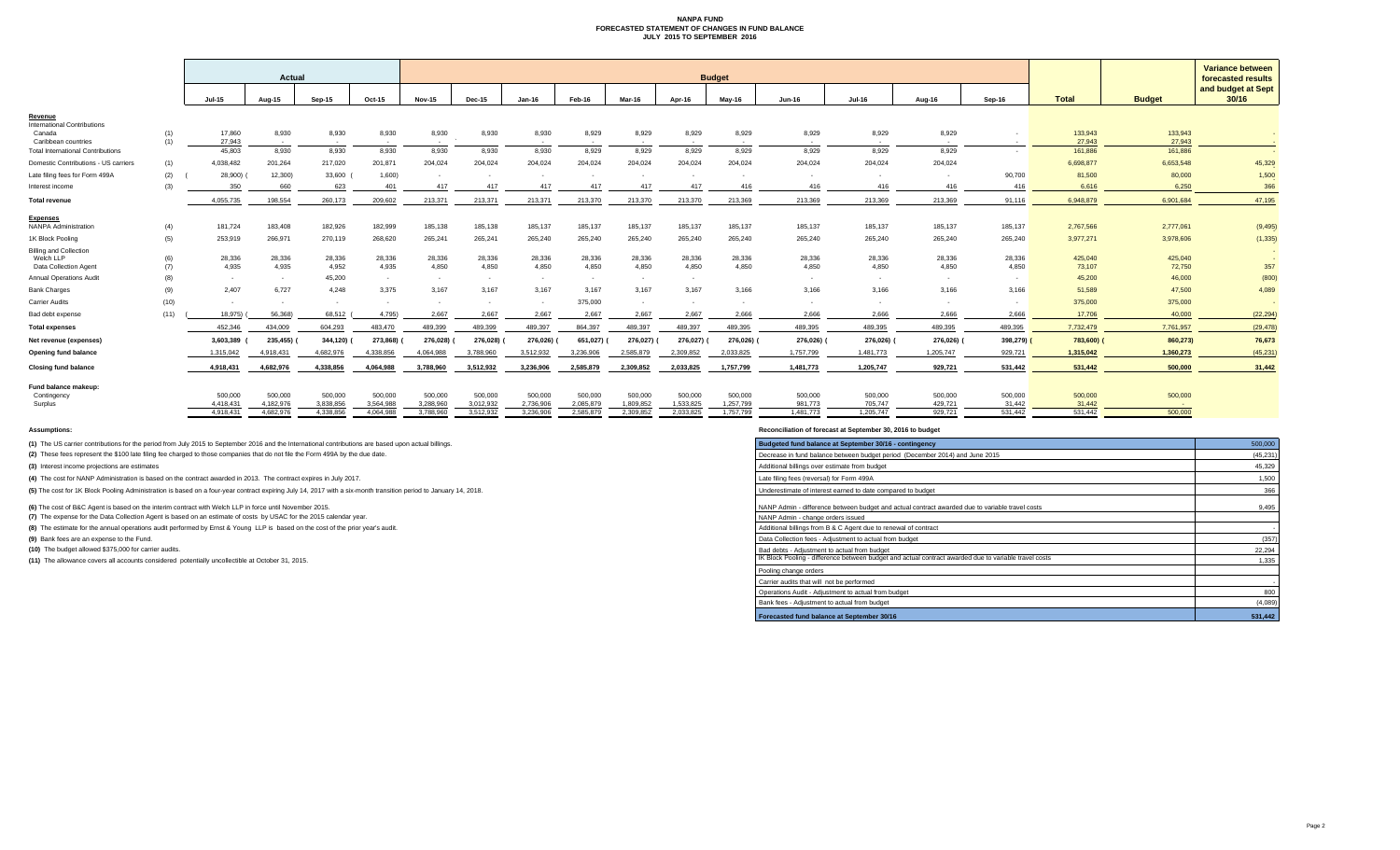#### **CURRENT AND FORECASTED LIABILITIES**

|                                                                                     |    |         |               | Current |               |         |                          |         |         |         |  |  |
|-------------------------------------------------------------------------------------|----|---------|---------------|---------|---------------|---------|--------------------------|---------|---------|---------|--|--|
|                                                                                     |    |         |               | Oct-15  | <b>Nov-15</b> | Dec-15  | <b>Jan-16</b>            | Feb-16  | Mar-16  | Apr-16  |  |  |
| <b>NEUSTAR - NANPA Administration contract</b>                                      |    |         |               | 182,999 | 185,138       | 185,138 | 185,137                  | 185,137 | 185,137 | 185,137 |  |  |
| - Payment authorized by the FCC in September<br>September 2015                      | \$ | 182,926 |               |         |               |         |                          |         |         |         |  |  |
| - Authorization by the FCC has not been received for payment                        |    |         |               |         |               |         |                          |         |         |         |  |  |
| October 2015                                                                        |    |         | 182,999<br>\$ |         |               |         |                          |         |         |         |  |  |
| <b>NEUSTAR - Block Pooling</b>                                                      |    |         |               | 268,620 | 265,241       | 265,241 | 265,240                  | 265,240 | 265,240 | 265,240 |  |  |
| - Payment authorized by the FCC in September<br>September 2015                      | \$ | 270,119 |               |         |               |         |                          |         |         |         |  |  |
| - Authorization by the FCC has not been received for payment<br>October 2015        |    |         | 268,620<br>S  |         |               |         |                          |         |         |         |  |  |
| Welch LLP - Billing & Collection Agent                                              |    |         |               | 28,336  | 28,336        | 28,336  | 28,336                   | 28,336  | 28,336  | 28,336  |  |  |
| - Payment authorized by the FCC in September                                        |    |         |               |         |               |         |                          |         |         |         |  |  |
| September 2015                                                                      |    | 28,336  |               |         |               |         |                          |         |         |         |  |  |
| - Authorization by the FCC has not been received for payment<br>October 2015        |    |         | \$<br>28,336  |         |               |         |                          |         |         |         |  |  |
| <b>USAC - Data Collection Agent</b><br>- Payment authorized by the FCC in September |    |         |               | 4,850   | 4,850         | 4,850   | 4,850                    | 4,850   | 4,850   | 4,850   |  |  |
| September 2015                                                                      |    | 4,935   |               |         |               |         |                          |         |         |         |  |  |
| - Authorization by the FCC has not been received for payment<br>October 2015        |    |         | 4,850<br>\$   |         |               |         |                          |         |         |         |  |  |
| <b>Carrier audits</b>                                                               |    |         |               |         |               |         | $\overline{\phantom{a}}$ | 375,000 |         |         |  |  |
| Ernst & Young LLP- Annual operations audit                                          |    |         |               | 45,200  |               |         |                          |         |         |         |  |  |
| <b>Bank Fees</b>                                                                    |    |         |               |         | 3,167         | 3,167   | 3,167                    | 3,167   | 3,167   | 3,167   |  |  |
| Total                                                                               |    |         |               | 530,005 | 486,732       | 486,732 | 486,730                  | 861,730 | 486,730 | 486,730 |  |  |